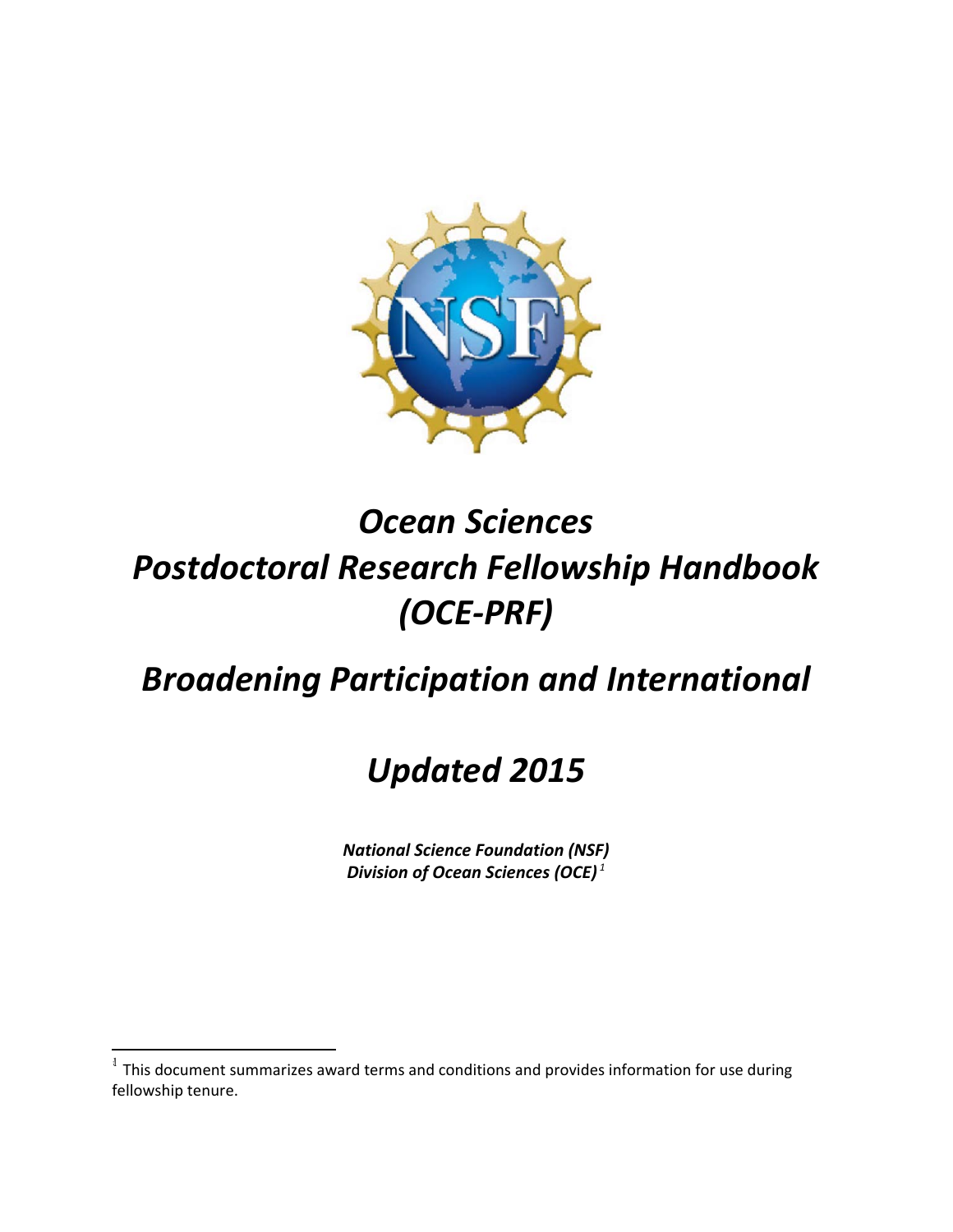# **Table of Contents**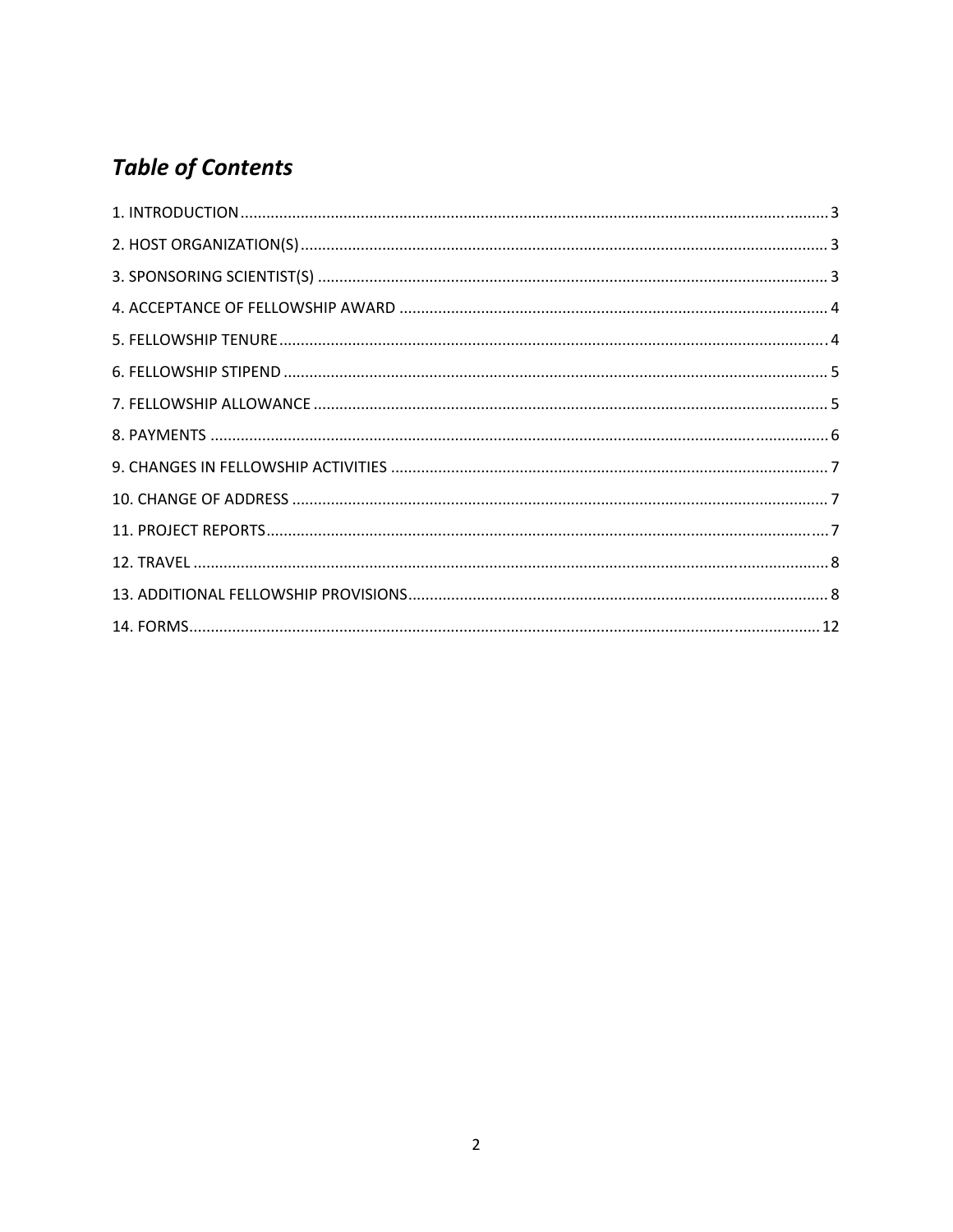# <span id="page-2-0"></span> **1. INTRODUCTION**

 The National Science Foundation Ocean Sciences Postdoctoral Research Fellowship (OCE‐PRF) is awarded in recognition of accomplishments to date, and with the expectation that the fellowship experience will strategically prepare early career researchers for positions of scientific leadership.

 Upon your acceptance of the fellowship, NSF will issue a fellowship award letter. You are responsible for fulfilling the academic and fiscal obligations of your fellowship award. Failure to observe all award terms and conditions constitutes grounds for its revocation by NSF.

# **2. HOST ORGANIZATION(S)**

 A fellow must affiliate with an appropriate organization(s) during the entire fellowship tenure as described in the OCE-PRF Program Solicitation (NSF 14-607), Ocean Sciences Postdoctoral Research Fellowships (OCE‐PRF) Broadening Participation and International

http://www.nsf.gov/funding/pgm\_summ.jsp?pims\_id=503668&org=OCE,

 and is responsible for making all arrangements for such affiliation with the host organization(s). A clear relationship should be established with the chosen organization(s) before beginning tenure, thus assuring both the fellow and the NSF that it will be possible to carry out the proposed activities. If there will be more than one host organization, either concurrently or sequentially, a primary host organization must be designated.

 If it becomes necessary or desirable to seek affiliation with an organization(s) other than, or in addition to, those listed in the proposal, the fellow must send an e‐mail requesting approval of the change to the cognizant NSF program officer, stating the reasons for the proposed change and explaining the appropriateness of the new organization for the proposed research and broadening participation plans. A fellow may not start at the new organization until the NSF program officer approves all changes, including the new sponsoring scientist. Fellows who have support from the NSF EPSCoR program may not move to a non‐EPSCoR state.

# **3. SPONSORING SCIENTIST(S)**

 Each fellow must arrange for a staff member at the host organization(s) to serve as sponsoring scientist. Usually the sponsoring scientist is a faculty member or staff scientist with whom the fellow will be working closely during the fellowship program. It is expected that the sponsoring scientist will assist in the planning and initiation of the fellow's research program and broadening participation goals, as well as provide mentoring and guidance as described in his/her letter submitted as part of the fellow's proposal. The sponsoring scientist will be the organizational representative responsible for the fellow's activities during tenure. If there will be more than one sponsoring scientist, a lead sponsor must be designated.

 Any questions relating to the fellow's status at the host organization(s) which the sponsoring scientist cannot answer should be referred for resolution to other appropriate officials within the host organization(s), such as a department chair, dean of the graduate school, or a designated organizational representative.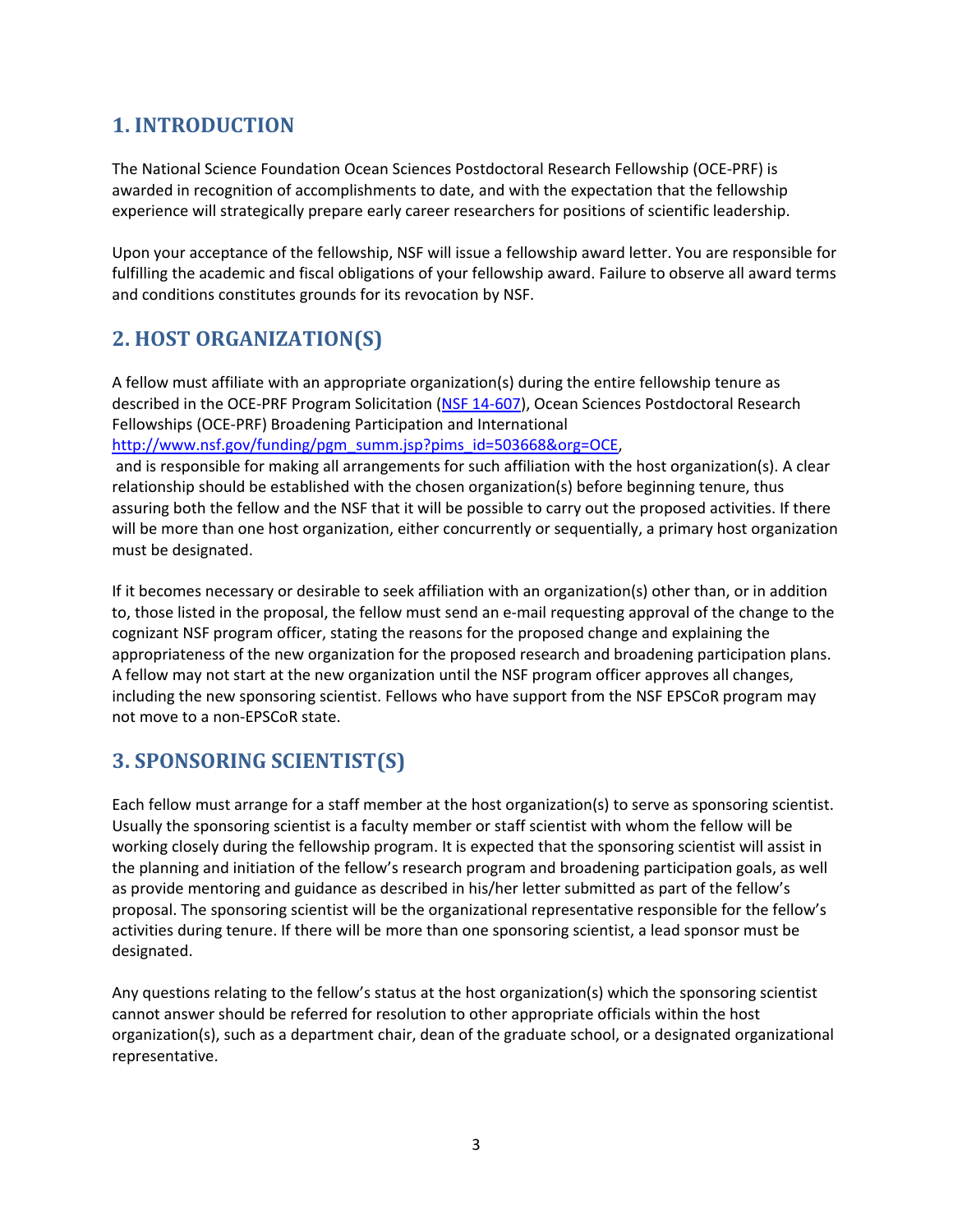<span id="page-3-0"></span> As with the host organization, a change in sponsoring scientist requires an e‐mail request to and approval from the cognizant NSF program officer.

# **4. ACCEPTANCE OF FELLOWSHIP AWARD**

 NSF will contact selected candidates to discuss details of the fellowship, and will provide a **Fellowship Acceptance Form** which must be signed and returned to the cognizant NSF program officer.

 The fellowship tenure must begin on the first of the month between June 1 and December 1 in the year following the submission target date. Any candidate who is unable to begin tenure within this time period is expected to decline the fellowship. Such a declination will not prejudice future proposals.

  Upon receipt of your signed **Fellowship Acceptance Form**, together with any required supporting documentation, NSF will issue an award letter specifying the amount of support, start date, duration, and conditions of the fellowship award.

 For individuals who did not have their Ph.D. when they submitted their OCE‐PRF proposal, no fellowship funds will be released until they provide certification from the university evidencing completion of all Ph.D. requirements. This documentation should be emailed to the cognizant NSF program officer.

#### **5. FELLOWSHIP TENURE**

 The fellowship provides up to a maximum of 24 full‐time‐equivalent months of support. In general, fellows are expected to work full time on their fellowship activities, so the NSF award is typically made for 2 years. If, for reasons related to career‐life balance (e.g., family responsibilities, medical conditions, disability, etc.), the fellow wants to conduct fellowship activities on anything other than a full‐time continuous basis, please consult with the cognizant NSF program officer.

 The following forms are required for financial accounting purposes and must be submitted at appropriate times to the cognizant NSF program officer. If a fellow interrupts tenure both forms are required for each portion of tenure.

 **A. [Fellowship](http://www.nsf.gov/publications/pub_summ.jsp?ods_key=fellowstartcertfm349) Starting Certificate**, NSF Form 349 (06/2009): This form provides the "official" tenure start date and anticipated tenure duration, authorizing NSF to begin stipend payments in compliance with governmental accounting regulations. It must be signed by the fellow and the fellow's sponsoring scientist or other appropriate official at the host organization. The form cannot be dated before the fellowship tenure actually begins, so the fellow must submit the certificate immediately after beginning the fellowship to minimize delay in receiving his/her first stipend payment.

 At the top of the form, for Program Office insert "OCE", for Room Number insert "725", for Program Contact insert the OCE PRF contact identified on the OCE PRF [website.](http://www.nsf.gov/funding/pgm_summ.jsp?pims_id=503668&org=OCE)

 For stipend accounting purposes, fellowship tenure must start on the first day of the month (e.g., September 1), so enter the first‐day‐of‐the‐month date in the "Tenure Start Date" section of the form. For "Anticipated Tenure Duration," enter the date that yields the agreed upon number of months (up to 24) of full‐time‐equivalent support.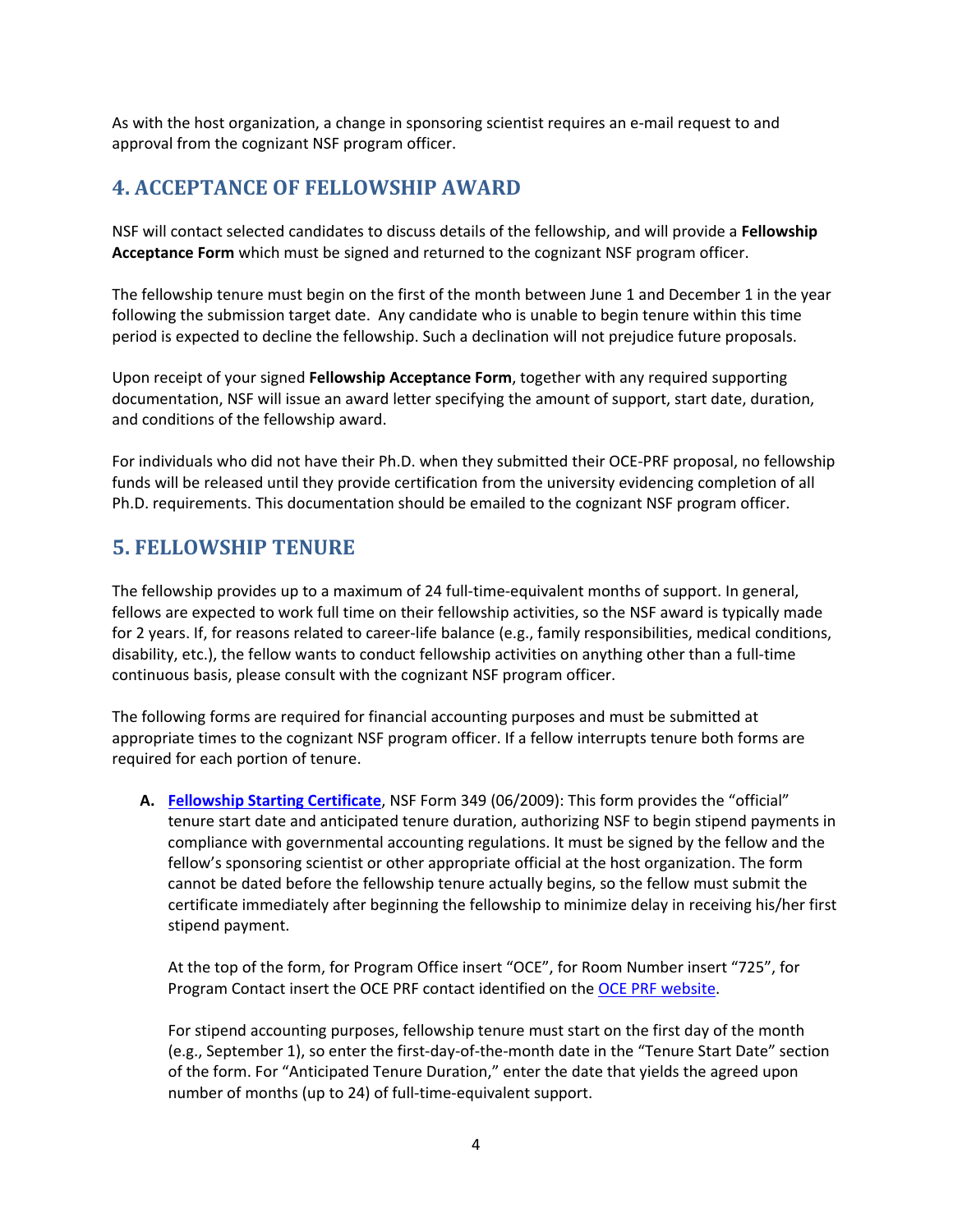<span id="page-4-0"></span> **B. Fellowship Termination Certificate and Grant Fiscal Report**, NSF Form 453 (6/2009): This form provides the official termination date when the fellowship activities are completed at the host institution, and is necessary to comply with governmental accounting regulations. It must be signed by the fellow and the fellow's sponsoring scientist or other appropriate official at the host organization, and should be submitted immediately upon completion of fellowship tenure, or portion of tenure. In the event the certificate is not submitted, the fellow may be requested to return all funds received during tenure back to NSF.

 A request for an interruption in fellowship tenure may be made by e‐mail to the cognizant program officer. In general, approval will not be given for periods of less than three full‐time months. (See section 8 on Payments.)

 If additional time beyond the established expiration date of the award is needed to complete the original scope of the proposed work, a no‐cost extension request may be submitted via FastLane for approval by the cognizant NSF program officer. As described in the NSF Award and Administration Guide, Chapter I.D.3.c., the request must be submitted at least 45 days prior to the expiration date of the grant. The request must explain the need for the extension and include an estimate of unobligated funds remaining and a plan for their use. The plan must adhere to the previously approved objectives of the project. Note that additional funding will not be considered as part of an extension request. (For clarification, the "Grantee‐Approved Extension" described in the NSF Award and Administration Guide is not an option for fellowships.)

 The fellowship is subject to termination if the fellow discontinues his/her research and broadening participation activities for any reason prior to the end of tenure. Also, if a fellow does not conform to the administrative requirements of the host organization, NSF reserves the right to withhold all payments, pending a full explanation.

### **6. FELLOWSHIP STIPEND**

 The annual stipend for fellows is \$62,000, representing 12 full‐time‐equivalent months of support. Stipend support is provided for a maximum of 24 full‐time‐equivalent months. With the expectation that fellows work full time on their fellowship activities, stipends are typically paid in monthly installments.

 During the period of the fellowship award, no additional appointment or fellowship may be held without prior notification to and approval from the cognizant NSF program officer.

#### **7. FELLOWSHIP ALLOWANCE**

 The annual fellowship allowance of \$25,000 is expendable at the discretion of the fellow. The fellow should keep records of all expenditures as appropriate for tax purposes and in case of an audit. The fellowship allowance is intended to cover costs such as:

• Expenses directly related to the conduct of the proposed research and broadening participation goals, including but not limited to materials and supplies, equipment, computing resources, access to databases, domestic and international travel, publication charges, and subscription fees;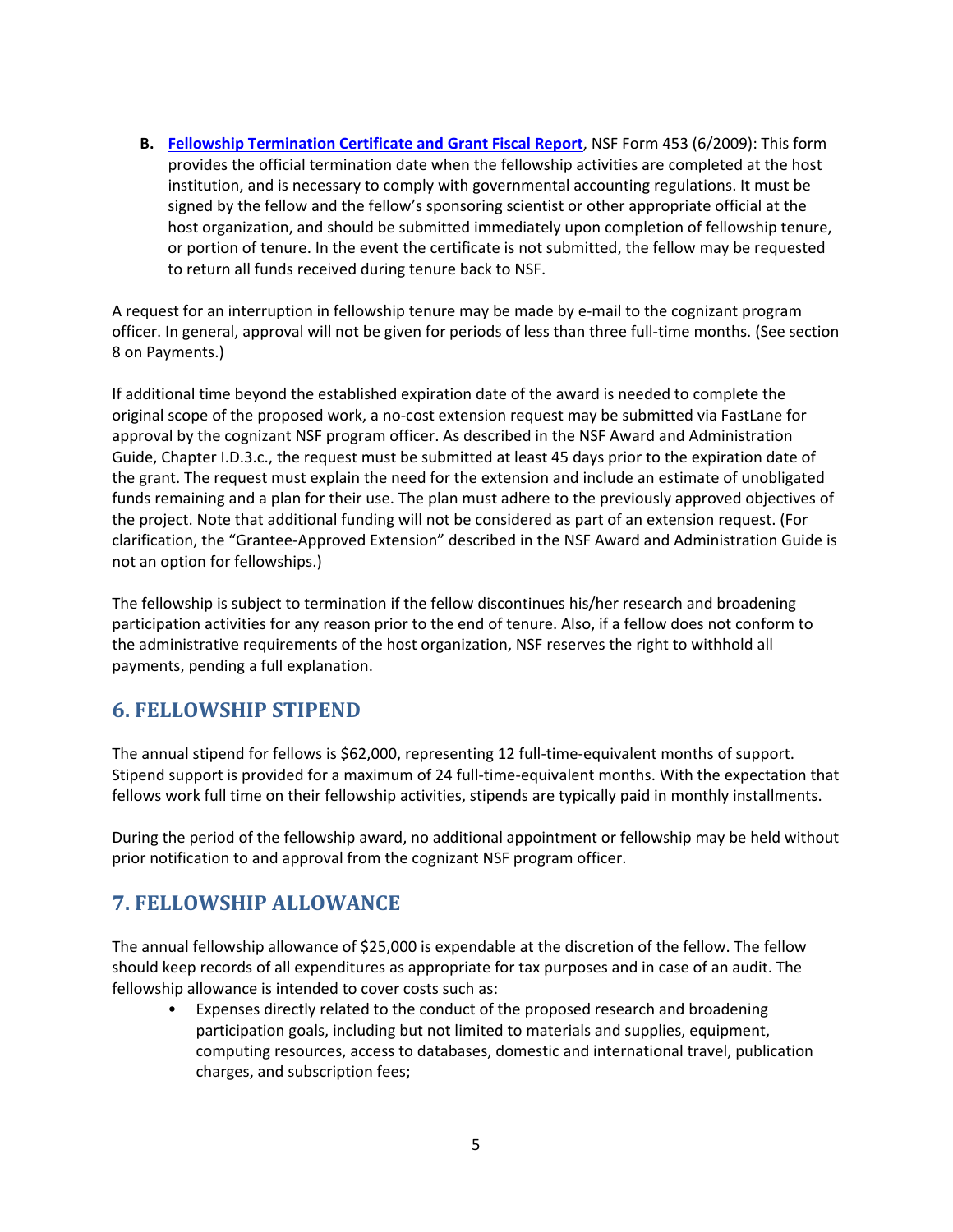- <span id="page-5-0"></span>• Expenses in support of the fellow, such as office space, general purpose supplies and use of equipment, facilities and other institutional resources; and
- family health insurance provided through a group or individual plan, dental and/or vision insurance, disability insurance, retirement savings, dependent care, and moving expenses. • Expenses in support of fringe benefits, which may include but are not limited to individual or

 NSF considers it appropriate for the fellow's host organization, at the organization's discretion, to make facilities and benefits available. If costs are assessed to the fellow, funds from the fellowship allowance may be used for this purpose. In such cases, the fellow would pay the benefits to the host organization. NSF cannot pay the organization directly, and is not responsible for any charges incurred by or on behalf of the fellow.

 Track 2: International fellowships receive an additional \$10,000 in allowance annually to cover increased travel costs and living expenses due to the international collaboration. The allowance may also cover dependent travel and living costs. The fellow should also keep records of these expenditures as appropriate for tax purposes and in case of an audit

 If a fellowship is terminated early, the fellow must return unused fellowship allowance funds to NSF. Generally, the fellow would return a prorated portion of the allowance. As an example, if the fellowship were terminated after 6 months, \$12,500 of the \$25,000 annual allowance would be returned. However, exceptions for such things as equipment purchases may be considered, and should be discussed with the cognizant NSF program officer.

#### **8. PAYMENTS**

 **A. Stipend:** The stipend is paid directly to the fellow as an electronic funds transfer into a personal account at a financial institution. The fellow must submit a properly completed Fellowship Starting Certificate (see Section 5 on Fellowship Tenure) and a FastStart Direct Deposit Form, NSF Form 1379 (06/2009), to allow electronic payments into their account at a financial institution located in the United States. At the top of the form, check "Fellow" and insert the OCE PRF contact identified on the *OCE PRF [website](http://www.nsf.gov/funding/pgm_summ.jsp?pims_id=503668&org=OCE)*. The signed form must be submitted by fax (703‐292‐9006) or mail:

> National Science Foundation DFM Accounts Payable Section 4201 Wilson Blvd., Stafford II, Rm. 605 Arlington, Virginia 22230

 While the first stipend payment will be issued as soon as possible after the Starting Certificate and Direct Deposit Form are received by NSF, processing can take 5‐7 weeks. Fellows are encouraged to ensure in advance that their financial institution is set up to receive electronic payments and, to the extent possible, to use the same account for the entire fellowship period.

 If the personal contact or bank information provided on the FastStart Direct Deposit Form changes during the fellowship tenure, the fellow must submit a new form. Additionally, if any changes or interruptions in stipend payment are approved by NSF (see Section 5 on Fellowship Tenure), the fellow must submit a Fellowship Action Form, NSF Form 383 (06/2009), to effect the change. As needed, this form should be submitted to the cognizant NSF program officer.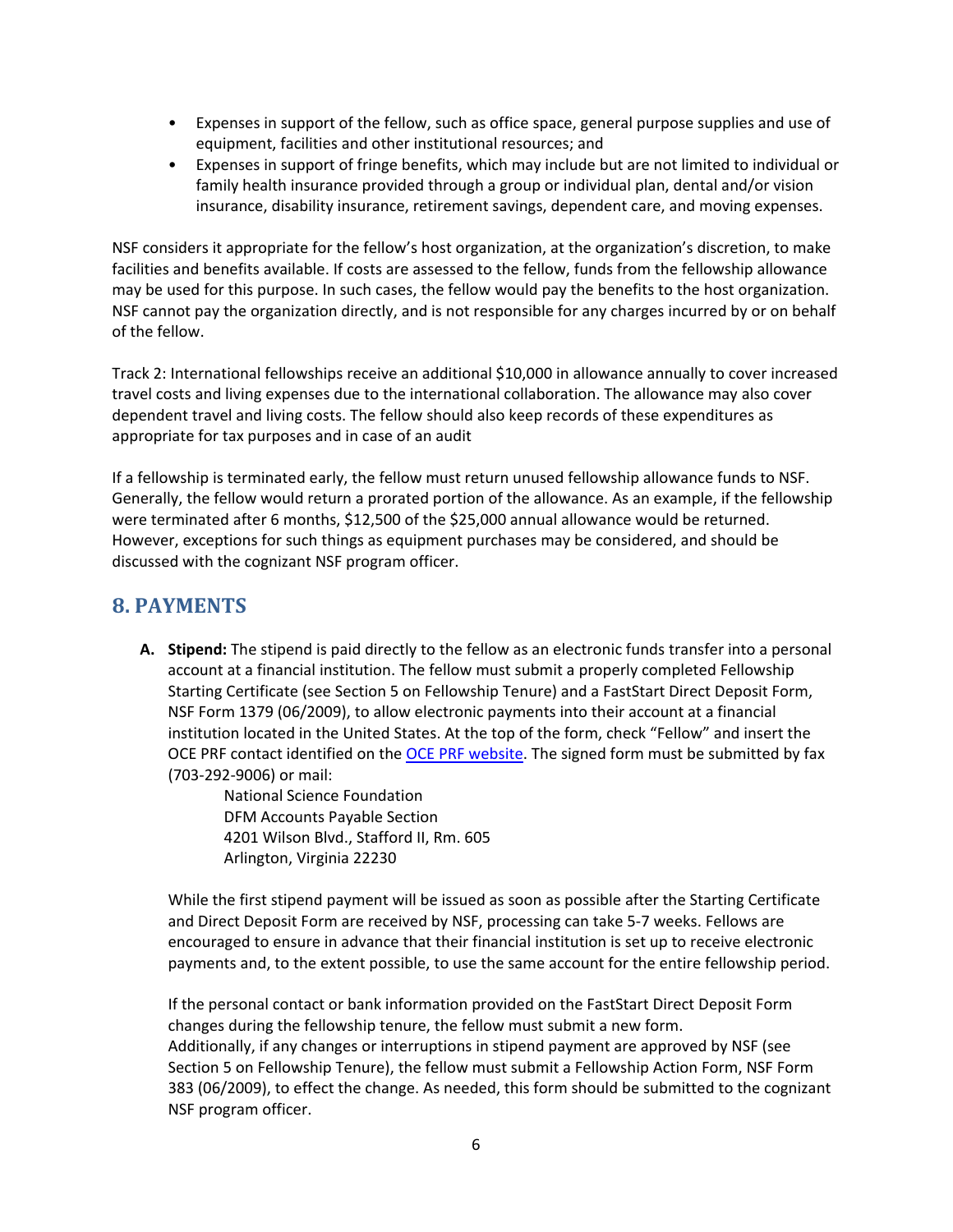- <span id="page-6-0"></span> **B. Fellowship Allowance:** NSF will arrange for electronic transfer of the first annual fellowship allowance of \$25,000 and \$10,000 international allowance, if applicable, as soon as possible after receiving the Fellowship Starting Certificate and Direct Deposit Form. The fellow will receive an additional \$25,000 annual allowance and \$10,000 international allowance, if applicable, at the beginning of the second year of the fellowship, subject to submission and approval of the required annual progress report (see below).
- **C. Delayed or Lost Payment:** If an anticipated payment is not received, the fellow should notify the cognizant NSF program officer. If the payment in question has posted for payment but was not received, the fellow should check with his/her financial institution to see if the payment can be traced. If the payment is still missing after a week, email the cognizant NSF program officer to request that the payment be stopped and that a replacement be processed. An official of the bank should also write NSF stating that the bank did not receive the stipend payment. NSF will forward appropriate fiscal information to the Treasury Department. Replacement payments usually require at least two months for processing. If the stipend is paid in the meantime, the Foundation should be notified immediately.

### **.. 9. CHANGES IN FELLOWSHIP ACTIVITIES**

 Major changes in the scope of research or broadening participation activities, sponsoring scientist(s), host organization(s), time commitments, or tenure from what was described in the proposal must be approved by the cognizant NSF program officer. Request for approval should be sent by e‐mail to the program officer and clearly describe the reasons for proposed changes, and expected impacts in terms of the fellow's research, broadening participation activities, and professional development.

# **.. 10. CHANGE OF ADDRESS**

 A change in postal and/or email address should be reported promptly via email to the cognizant NSF program officer. Fellows should also update contact information in FastLane, both as the Principal Investigator (PI) and Authorized Organizational Representative (AOR) on the fellowship award. Award amendments will be sent to the AOR email address on file in FastLane.

# **.. 11. PROJECT REPORTS**

 NSF would be pleased to receive an account of the fellow's progress at any time, especially if there are significant research developments, publications, or other noteworthy activities. This should be communicated directly to the cognizant NSF program officer. In addition, fellows are required to submit annual, final and project outcomes reports.

 **A. Annual Project Reports.** The annual project report must be submitted electronically via the Project Report System in Research.gov. Annual reports should be submitted at least 90 days prior to the end of each 12‐month award period. It should be noted that the final annual report serves as the project's final report and must be submitted in accordance with section B below. Continued funding for the fellowship will be contingent on the approval of annual project reports, and it is the fellow's responsibility to ensure that annual reports are submitted in a timely fashion so that stipend payments are not interrupted.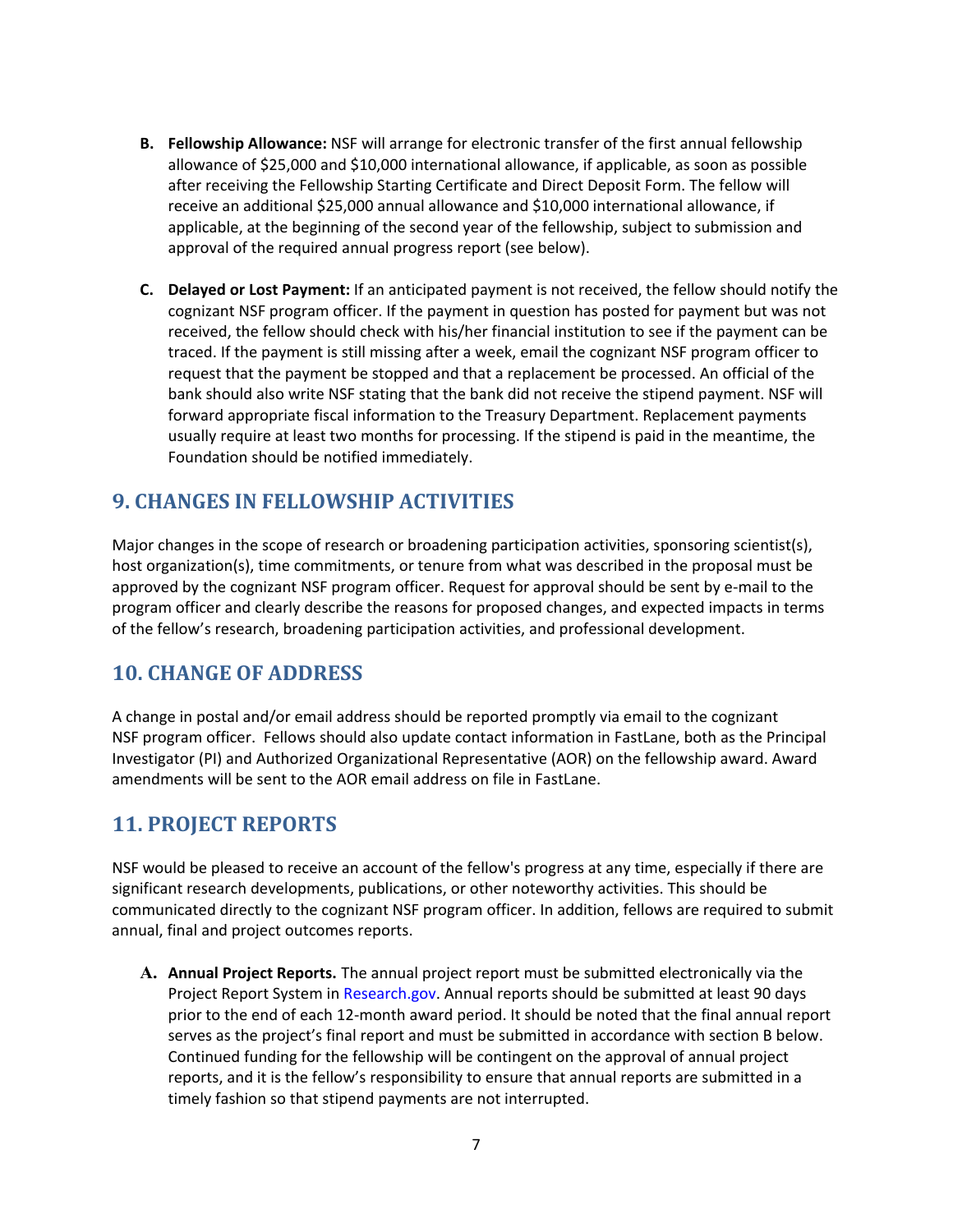- <span id="page-7-0"></span> **B. Final Project Report.** For the final year of the fellowship award, a final project report must be submitted electronically via the Project Report System in Research.gov within 90 days following expiration of the award. Final reports for all awards should include a statement describing how the data policy requirements have been met.
- **C. Project Outcomes Report for the General Public.** Within 90 days following the expiration of the award, a project outcomes report for the general public must be submitted via Research.gov. This report serves as a brief summary, prepared specifically for the public, of the nature and outcomes of the project. This report will be posted in the Research Spending and Results section  of the Research.gov website **exactly as it is submitted** and will be accompanied by the following disclaimer:

 "This Project Outcomes Report for the General Public is displayed verbatim as submitted by the Principal Investigator (PI) for this award. Any opinions, findings, and conclusions or recommendations expressed in this Report are those of the PI and do not necessarily reflect the views of the National Science Foundation; NSF has not approved or endorsed its content."

 Fellows are to ensure that the report does not contain any confidential, proprietary business information; unpublished conclusions or data that might compromise the ability to publish results in the research literature; or invention disclosures that might adversely affect the patent rights or those of the organization, in a subject invention under the award. Reports are not to contain any private personally identifiable information such as home contact information, individual demographic data or individually identifiable information collected from human research participants.

#### **12. TRAVEL**

 All travel to be paid from Federal funds must conform to U.S. Government travel regulations – no exceptions. Due to the complexity of the travel Requirements, fellows are encouraged to consult with their host organization's Sponsored Projects Office – or equivalent – regarding any travel issues.

 **Use of U.S.‐Flag Air Carriers.** As detailed in the NSF Award and Administration Guide, Chapter VI.F.1.c., and in accordance with the Fly America Act (49 USC 40118), any air transportation to, from, between, or within a country other than the U.S. of persons or property, the expense of which will be assisted by NSF funding, must be performed by or under a code‐sharing arrangement with a U.S.‐flag air carrier if service provided by such a carrier is "available." Tickets (or documentation for electronic tickets) must identify the U.S. flag air carrier's designator code and flight number.

#### **13. ADDITIONAL FELLOWSHIP PROVISIONS**

 **A. Rights to Inventions or Writings.** NSF normally allows grantees to retain principal legal rights to intellectual property developed under NSF grants to provide incentives for development and dissemination of inventions, software and publications that can enhance their usefulness, accessibility and upkeep. Detailed information on intellectual property rights can be found in the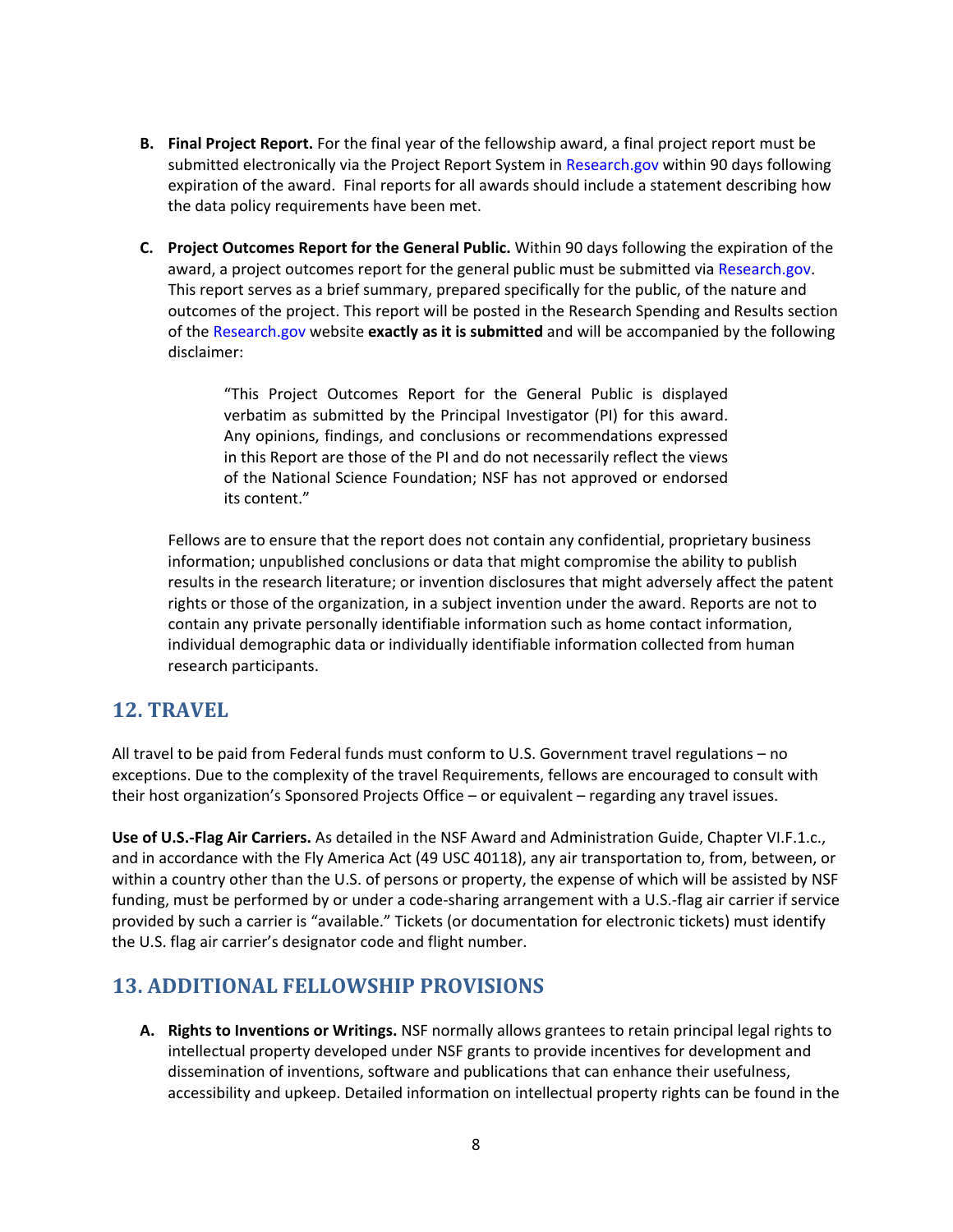NSF Award and Administration Guide, Chapter VI.D. Fellows hosted at or collaborating with foreign institutions should be aware that specific provisions regarding allocations of intellectual property rights apply to particular countries. As necessary, fellows should formalize intellectual property agreements before commencing their work.

 **B. Dissemination and Sharing of Research Results.** As noted in the NSF Award and Administration Guide, Chapter VI.D.4, fellows are expected to promptly prepare and submit for publication, with authorship that accurately reflects the contributions of those involved, all significant findings from work conducted under his/her fellowship grant. Fellows are also expected to share with other researchers, at no more than incremental cost and within a reasonable time, the primary data, samples, physical collections and other supporting materials created or gathered in the course of his/her fellowship work. Privileged or confidential information should be released only in a form that protects the privacy of individuals and subjects involved.

 Adjustments and, where essential, exceptions may be allowed to safeguard the rights of individuals and subjects, the validity of results, or the integrity of collections or to accommodate legitimate interests of NSF‐supported fellows.

 Fellows are expected to adhere to the Data Management Plan submitted with their proposals, and with the *Division of Ocean Sciences Data and Sample Policy (NSF 11-060)*.

 **C. Acknowledgement and Disclaimers.** Guidelines related to acknowledgement and disclaimers can be found in the NSF Award and Administration Guide, Chapter VI.E.4. Fellows are responsible for assuring that an acknowledgment of NSF support is made in any publication (including Web pages) of any material based on or developed under the fellowship, in the following terms:

 "This material is based upon work supported by the National Science Foundation under Grant No. (NSF grant number)."

 NSF support must also be orally acknowledged during all news media interviews, including popular media such as radio, television and news magazines.

 Fellows are responsible for assuring that every publication of material (including Web pages) based on or developed under this award, except scientific articles or papers appearing in scientific, technical or professional journals, contains the following disclaimer:

 "Any opinions, findings, and conclusions or recommendations expressed in this material are those of the author(s) and do not necessarily reflect the views of the National Science Foundation."

 Fellows are responsible for assuring that the cognizant NSF program officer is provided access to, either electronically or in paper form, a copy of every publication of material based on or developed under this award, clearly labeled with the award number and other appropriate identifying information, promptly after publication.

 **D. Liability.** NSF cannot assume any liability for accidents, illnesses or claims arising out of any work supported by the fellowship, or for unauthorized use of patented or copyrighted materials. The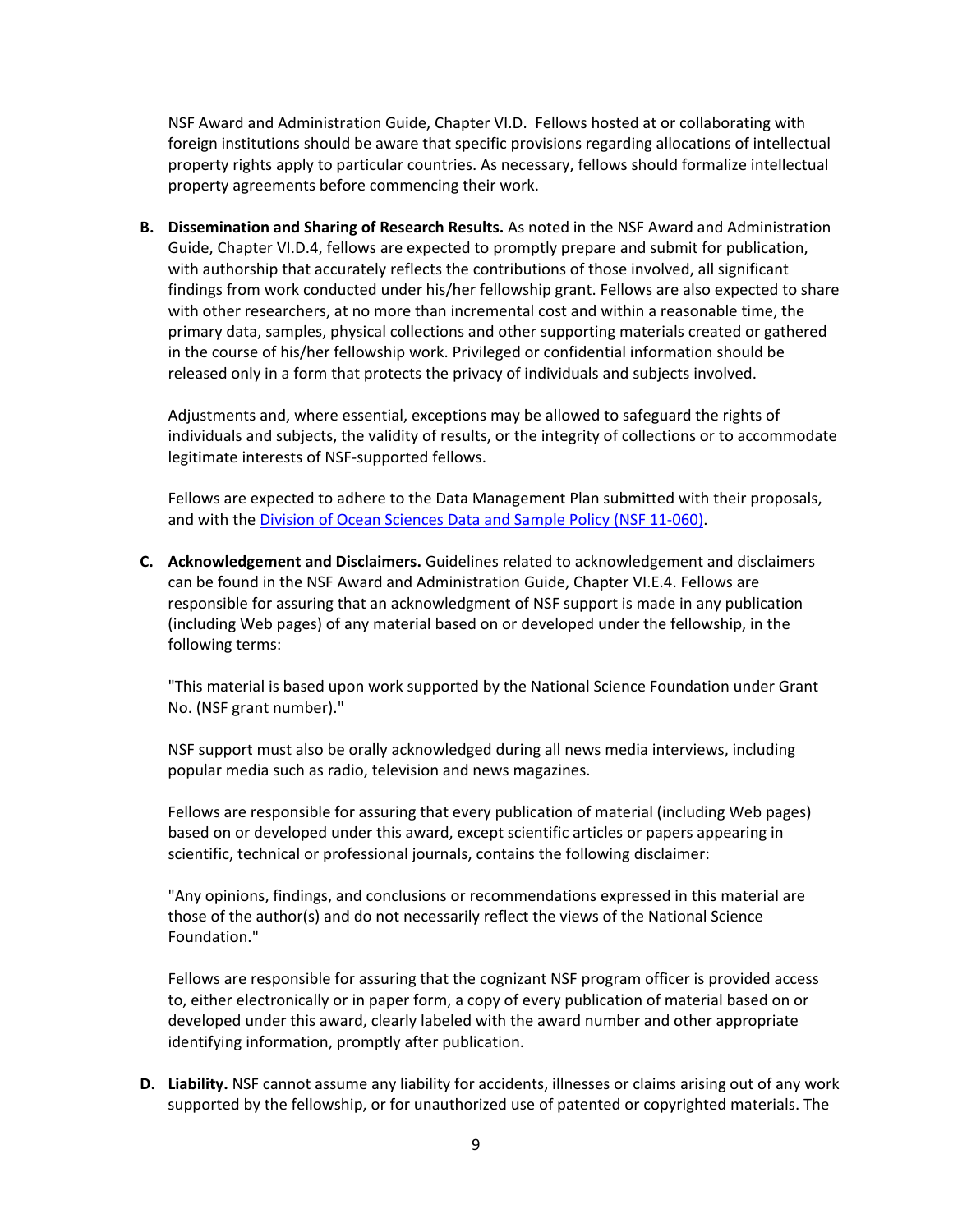fellow is advised to take such steps as may be deemed necessary to insure or protect themselves and their property.

#### **E. Government Permits and Activities Abroad.**

- 1) For awards that include activities requiring permits from appropriate Federal, state, or local government authorities, the fellow should obtain any required permits prior to undertaking the proposed activities.
- 2) The fellow must comply with the laws and regulations of any foreign country in which research is to be conducted. Areas of potential concern include: (a) requirements for advance approval to conduct research or surveys; (b) special arrangements for the participation of foreign scientists and engineers; and (c) special visas for persons engaged in research or studies. NSF does not assume responsibility for the fellow's compliance with the laws and regulations of the country in which the work is to be conducted.
- 3) The Fellow also should assure that activities carried on outside the U.S. are coordinated with appropriate U.S. and foreign government authorities, and necessary licenses, permits or approvals are obtained prior to undertaking the proposed activities.
- **F. Special Considerations.** A number of situations encountered in the conduct of research require special information, supporting documentation, and formal approvals. Among these are the following, some mandated by Federal law:
	- 1) Research which has an actual and/or potential impact on the environment;
	- 2) Research at a registered historic or cultural property;
	- 3) Research involving the use of in vitro generated recombinant DNA molecules;
	- 4) Research involving the use of human subjects, hazardous materials, warm‐ blooded animals, or endangered species; and
	- 5) Research involving collections in foreign countries.

 Fellows must provide information on the status of any special permissions, clearances or provision related to the above items before beginning tenure. Specific guidance may be obtained from the host organization's Research Administration Office or the NSF Award & Administration Guide.

- **G. Referrals to the NSF Office of the Inspector General.** Please refer to the NSF Office of Inspector General (oig@nsf.gov; 1-800-428-2189) any allegations or suspicions of fraud, waste, abuse, mismanagement, research misconduct (fabrication, falsification, plagiarism), or unnecessary government expenditures involving NSF funds.
- **H. Income Taxes.** No income tax will be withheld from the fellowship stipend or allowance. Provision therefore must be made by the fellow for payment of any tax, domestic or foreign, when due.

 Fellows may find it helpful to consult the US Internal Revenue Service (IRS) Tax Topic 421: Scholarship and Fellowship Grants and Publication 970: Tax Benefits for Education. These are available at http://www.irs.gov. Specific questions regarding the taxation of Fellowship funding and personal tax liability should be referred to the IRS. As such, NSF will not respond to questions regarding tax issues.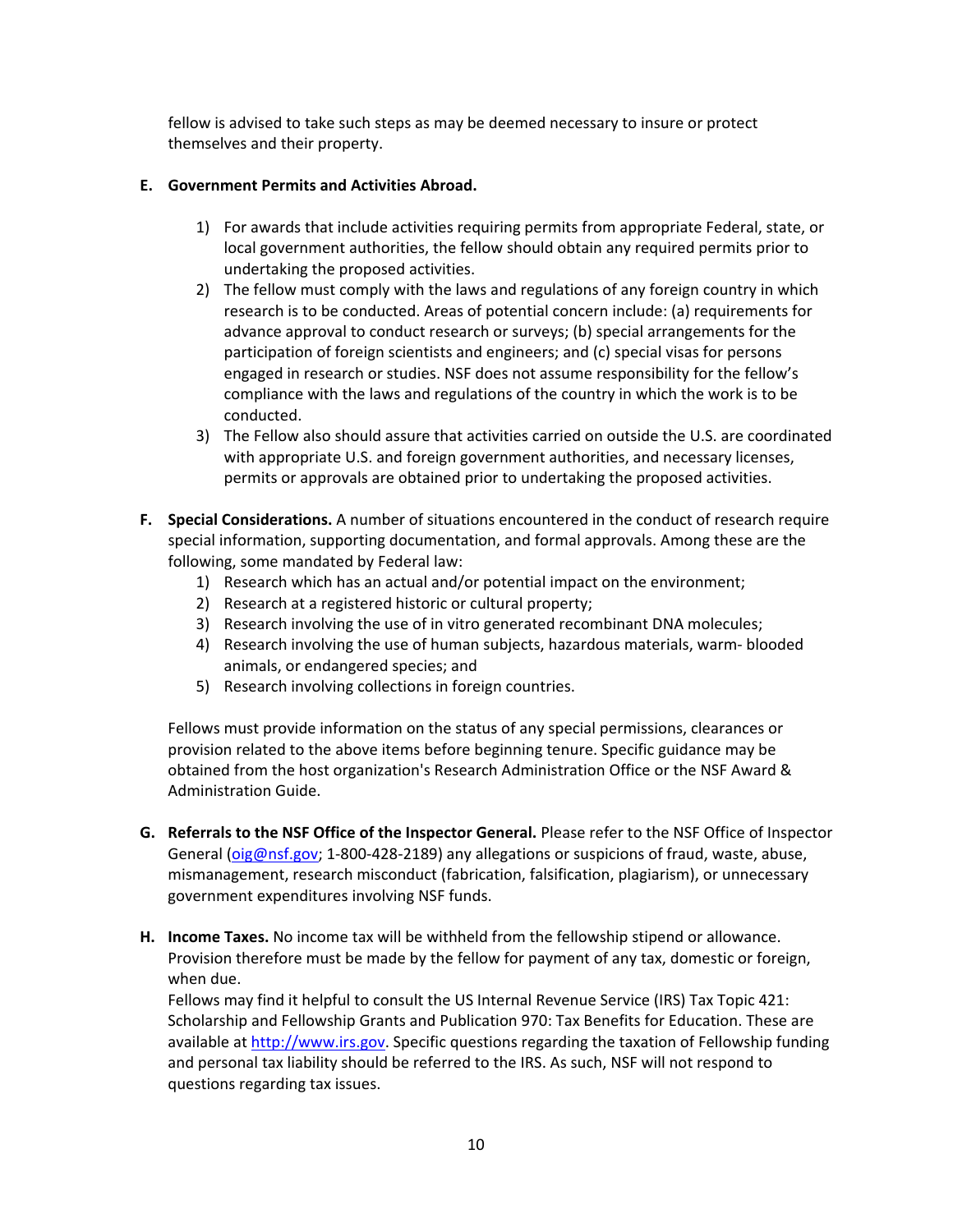Fellows are not in any sense employees of the National Science Foundation. Therefore, no funds will be deducted from the stipends; no Social Security taxes will be paid by the Foundation; no W‐2 or 1099 forms will be issued; and provision must be made by the fellow for the filing of any necessary estimate of taxes due and for payment of all income taxes which may become due. A statement of funds received will be issued by the NSF Division of Financial Management upon written request from the fellow.

 NSF is unable to supply information concerning the income tax or other tax provisions of any foreign country. Inquiries should be directed to the authorities in the appropriate countries.

**I.** Vacations/Leave. NSF fellowships do not provide set vacation periods, as such, during the fellowship award period. Fellows are expected to maintain a full‐time commitment to their fellowship activities throughout tenure.

 Within the fellowship period, one month per year of fellowship duration may be used for paid leave, including parental or family leave. The paid leave cannot be used to increase the level of NSF support beyond the duration of the fellowship. NSF enables career‐life balance through a variety of mechanisms. Support to address dependent care issues may be available for awardees. For more information, please see <u>http://www.nsf.gov/career-life-balance/</u>.

- **J. Military Status.** Brief interruption of a fellowship for duly authorized military service or training is permitted. In the case of an extended interruption, provision can be made for reservation of a fellowship (or the balance of it), and reinstatement of the unused portion at a later date. In such cases, fellows should notify the cognizant NSF program officer immediately by e‐mail of their plans, and request further instructions.
- **K. Medical Insurance.** No medical or hospitalization program for use in the event of illness or accident involving a fellow (or dependents) is provided by NSF. Health insurance, medical expenses, and hospital fees may be paid from the fellowship allowance.

 In the absence of health insurance coverage offered by the host organization, fellows are encouraged to continue any coverage they may have or make arrangements to join a program which gives a reasonable amount of protection.

- **L. Future Employment.** Acceptance of the fellowship and the award does not obligate a fellow, the National Science Foundation, or the United States Government with regard to future employment or future service of any kind.
- **L. Veterans' Benefits.** As a result of the enactment of P.L. 91‐219, effective March 26, 1970, educational benefits payments from the Veterans Administration may be received concurrently with and supplementary to fellowship payments from the National Science Foundation.